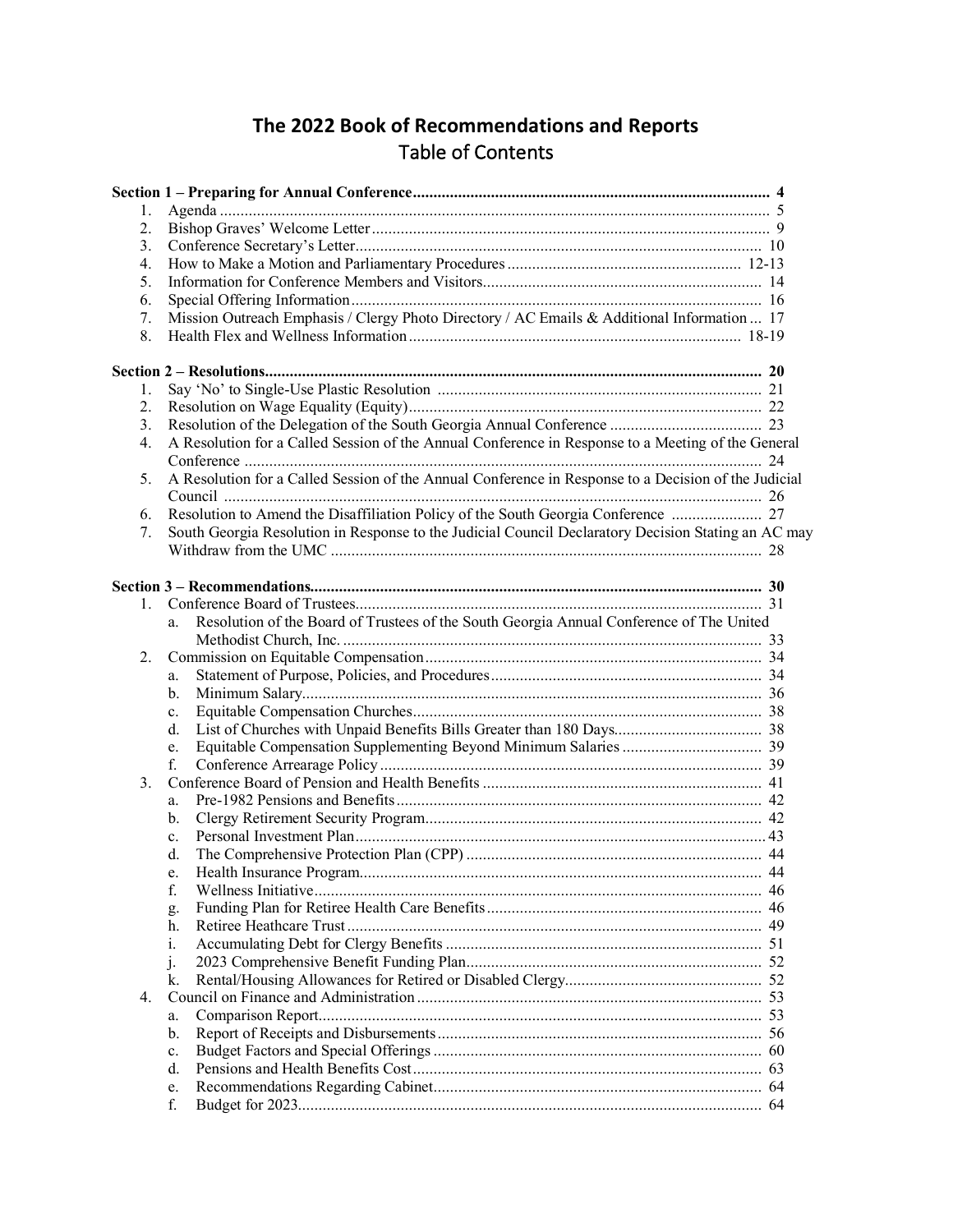|    | g.                                |  |
|----|-----------------------------------|--|
| 5. |                                   |  |
|    | a.                                |  |
|    | b.                                |  |
| 6. |                                   |  |
| 7. |                                   |  |
|    | a.                                |  |
|    | b.                                |  |
|    | c.                                |  |
|    | d.                                |  |
|    | e.                                |  |
|    | f.                                |  |
|    |                                   |  |
|    | g.<br>h.                          |  |
|    | 1.                                |  |
|    | j.                                |  |
|    | k.                                |  |
|    | 1.                                |  |
| 8. |                                   |  |
|    |                                   |  |
|    |                                   |  |
|    | Reports are in alphabetical order |  |
| 1. |                                   |  |
| 2. |                                   |  |
| 3. |                                   |  |
|    | a.                                |  |
|    | b.                                |  |
| 4. |                                   |  |
|    | a.                                |  |
|    | b.                                |  |
| 5. |                                   |  |
| 6. |                                   |  |
| 7. |                                   |  |
| 8. |                                   |  |
|    |                                   |  |
| 9. | a.                                |  |
|    | b.                                |  |
|    |                                   |  |
|    | $\mathbf{1}$ .                    |  |
|    | 11.<br>iii.                       |  |
|    |                                   |  |
|    | 1V.                               |  |
|    | V.                                |  |
|    | $\mathbf{c}$ .                    |  |
|    | 1.                                |  |
|    | 11.                               |  |
|    | iii.                              |  |
|    | iv.                               |  |
|    |                                   |  |
|    |                                   |  |
|    |                                   |  |
|    |                                   |  |
|    | a.                                |  |
|    | b.                                |  |
|    | $\mathbf{i}$ .                    |  |
|    | ii.                               |  |
|    | 111.                              |  |